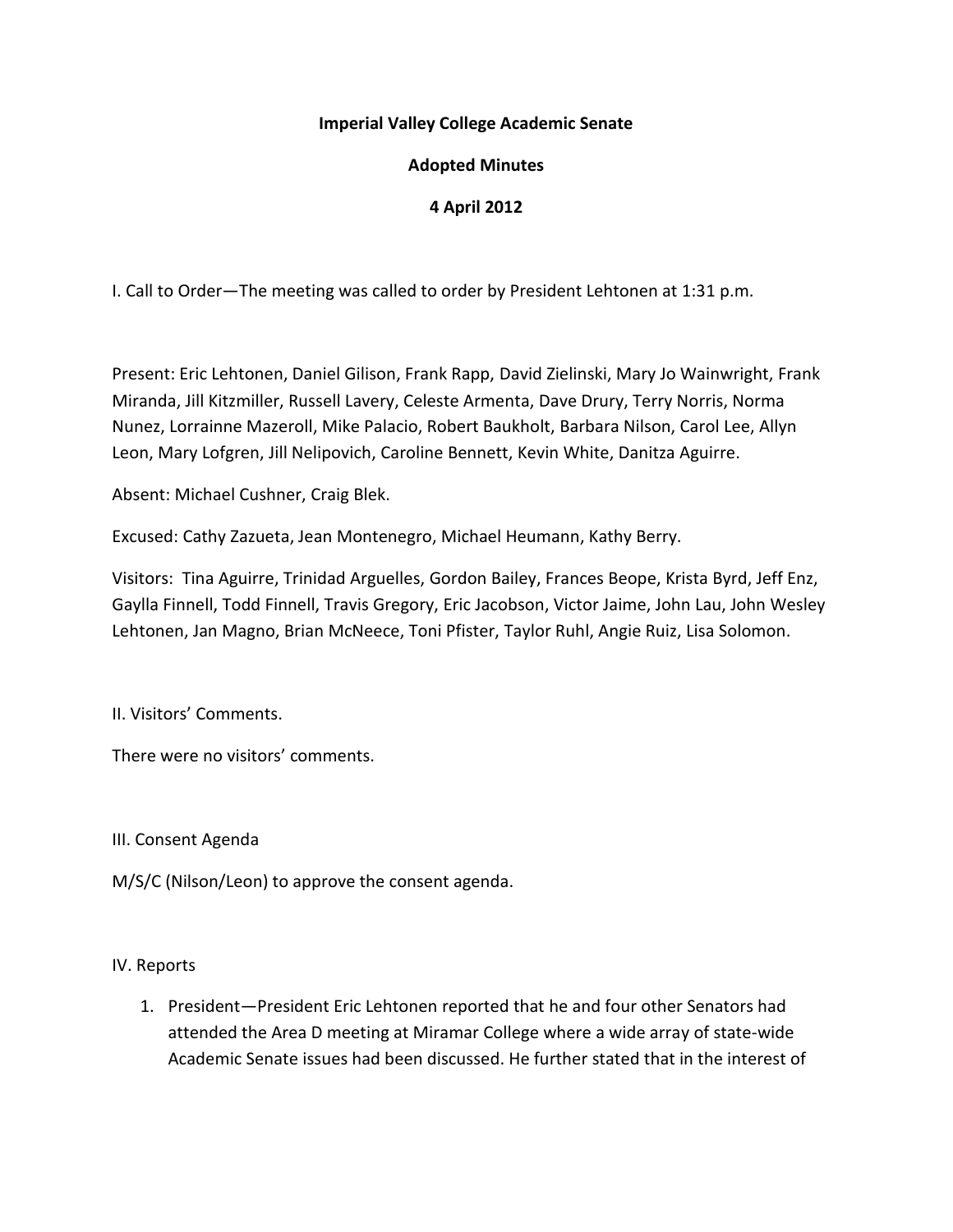saving time for the IVC Academic Senate agenda for 4 April 2012, he would e-mail all Senators for input on the proposed resolutions for the Spring Plenary session.

President Lehtonen expressed his preference for someone other than himself to attend the California Community College Academic Senate Summer Leadership Conference so as to expand the knowledge base of the IVC Academic Senate.

President Lehtonen further informed the Senate of the impending need to select a Chair for the IVC Curriculum Committee and for the selectee to attend the Summer Curriculum Conference.

- 2. Past-President—There was no past-President report.
- 3. Treasurer—Treasurer Jill Nelipovich reported that the Senate budget balance stood at \$4,002.18 and that the balance would be reduced to approximately \$3,000.00 with foreseen costs for attendance at the Spring Plenary session and reimbursed costs for attendees at the Area D meeting.
- 4. Associated Student Government—Ex-officio Senator Danitza Aguirre reported that the IVC Associated Student Government members had conducted elections for next year's Associated Student Government President and Assembly members, with Lisa N. Tylenda elected as the Associated Student Government president for the 2012-2013 academic year and all eight vacancies for Associated Student Government Senate positions filled from a field of nine candidates. She further reported that the Associated Student Government had conducted a blood drive today, Wednesday, 4 April 2012.
- 5. Part-Time—there was no Part-Time Senator's report.
- 6. Curriculum—Senator Carol Lee reported that the Curriculum Committee had not met since 15 March 2012. She further reported that the Curriculum Committee would meet on Thursday, 5 April 2012 to conduct regular business.
- 7. Continuous Accreditation Readiness Team—Dean of Arts and Letters Brian McNeece reported that the CART Committee had created a repository of permanent links and place holders for files containing evidence to be used for accreditation. Co-Chair and Counseling Lead for the CART Trinidad Arguelles added that the accreditation visit was scheduled for Spring of 2013.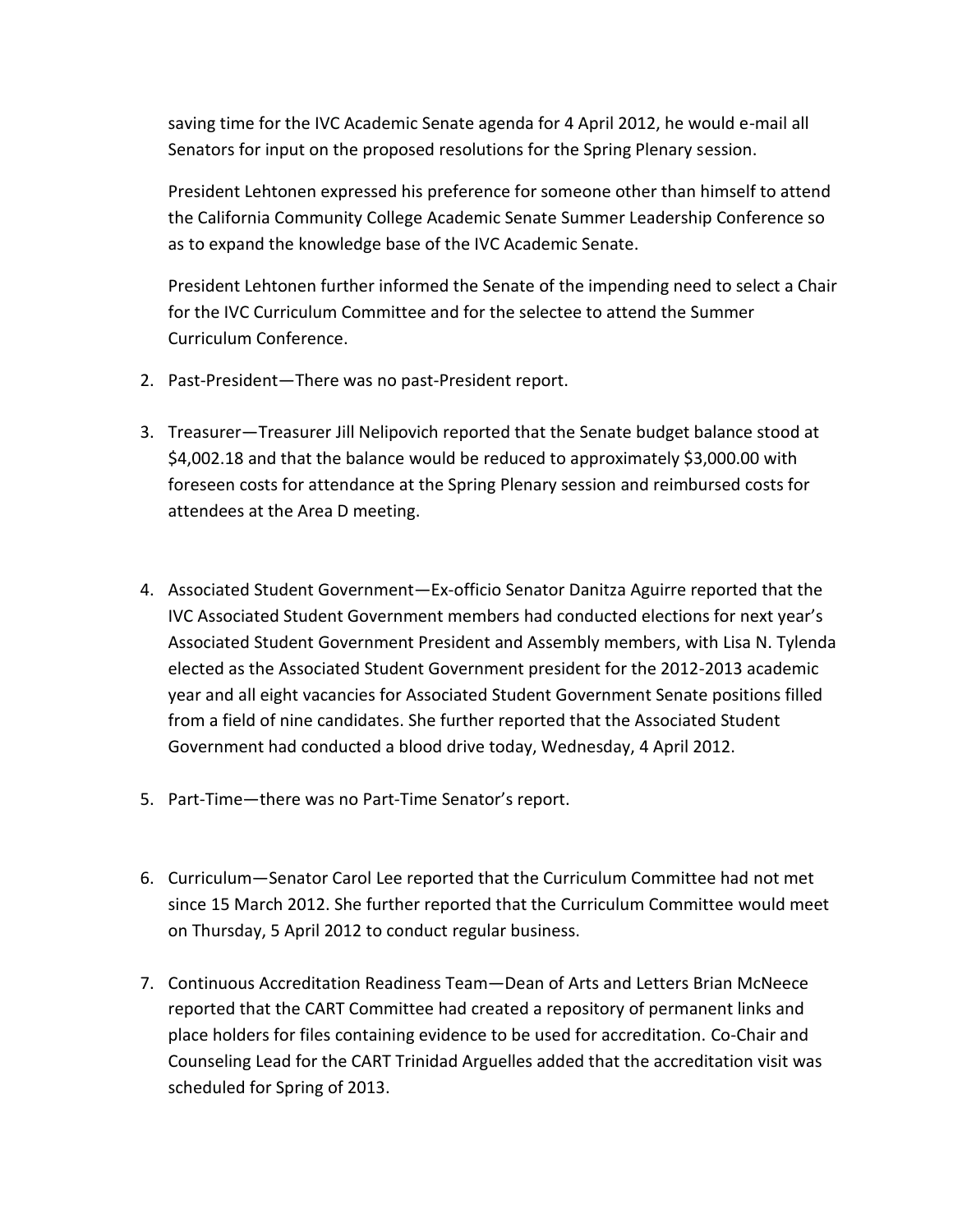8. Other—Student Learning Outcomes Committee Coordinator Toni Pfister reported that the SLO Committee would be meeting on the fourth Thursday of April 2012. She further stated that the committee was endeavoring to have Student Learning Outcomes, Service Area Outcomes, and Program Learning Outcomes information and progress included in all pertinent minutes of committees, divisions, and departments. She also requested assistance with researching other campuses which have had success with their SLO programs.

Distance Education Committee Coordinator David Zielinski reported that at the March DE Committee meeting discussion had taken place regarding possible alternatives to the Etudes system in order to reduce the costs of distance education while simultaneously improving the quality of the distance education program. He further commented that the Blackboard system was being seriously considered and that if it were to be adopted, all faculty would have access to immediate training on use of the system. Vice-president for Information Technology Todd Finnell added that with the Blackboard system all faculty would receive shells for all of their classes, not only those who had undergone training, in order to allow faculty to supplement class instruction at the very least.

Staffing Committee Member Norma Nunez reported that the Staffing Committee had met to rank nonfaculty positions. Staffing Committee Member Lorrainne Mazeroll added that the committee had used a scale of one to four to evaluate each position request in order to arrive at their decisions. Associate Vice-President for Human Resources Travis Gregory stated that the committee had separated faculty and nonfaculty positions when considering their rankings.

#### V. Action Items

1. M/S/C (Nelipovich/Lee) to recommend that the Imperial Valley College administration pursue the Fiscal Crisis Management Assistance Team (FCMAT) opportunity and to strongly encourage the IVC Administration to seriously consider the recommendations of the FCMAT consultants.

Vice-President for Business Services John Lau commented that it was in the best interest of Imperial Valley College to have external advice, especially with regard to state level changes to funding of California community colleges.

2. M/S/C (Mazeroll/Baukholt) to approve the Imperial Valley College Honors Program as presented.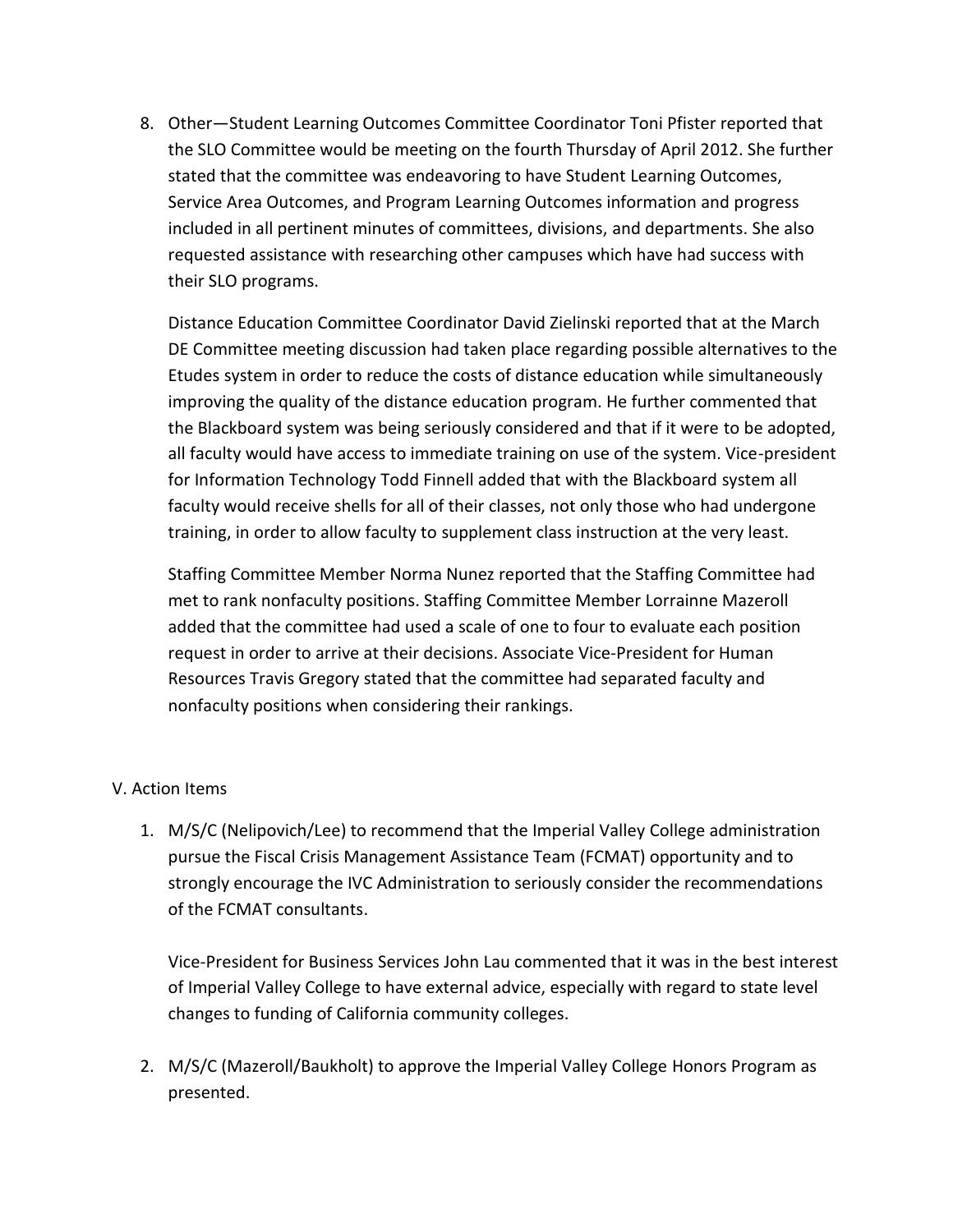Carol Lee presented a power point providing the details of the proposed IVC Honors Program.

### VI. Information Items

- 1. Academic Senate Election—Secretary Frank Rapp reported that Eric Lehtonen had been elected to a two-year term as Academic Senate President, beginning 1 July 2012 and ending 30 June 2014; that Michael Heumann, Barbara Nilson, and Christina Shaner had been elected to three-year terms as At-Large Senators beginning 1 July 2012 and ending 30 June 2015; that the proposed changes to the Academic Senate for Imperial Valley College Constitution and By-Laws had been approved; that the IVC electorate had authorized the IVC Academic Senate to make necessary changes to the number of division representatives without returning to the electorate for an additional vote; and that Mike Palacio, Jr. had been elected to a one-year term as Part-Time Senator, beginning 1 July 2012 and ending 30 June 2013.
- 2. Final Exams Block Schedule—Vice-President Daniel Gilison informed the Senate that he had reported on the proposal to establish a final exams block schedule to the Associated Student Government at their most recent meeting and that the ASG shall survey the IVC studentry regarding their opinions on the issue.
- 3. Rafael Santos Award—Secretary Rapp reported that he had received four nominations for the Rafael Santos Award for Teaching Excellence. Robert Baukholt, Eric Lehtonen, Jill Nelipovich, Norma Nunez, and Lorrainne Mazeroll volunteered to serve on the ad hoc committee with Secretary Rapp to select the 2012-2013 recipient of this award.
- 4. Faculty E-Mail Accounts—Secretary Rapp informed the Senate that he has encountered difficulties when attempting to inform all involved parties of pertinent Senate issues and that these difficulties have come about due to inaccuracies in IVC distribution lists. Vice-President for Information Technologies Finnell further discussed the issue, stating that it is the intent of Information Technologies to use the Banner System to significantly reduce the occurrence of such inaccuracies and that stricter management of the distribution lists could also further alleviate such problems.

## VII. Discussion Items

1. Evaluation of Administrators—President Lehtonen impressed upon the Senate that it is not only the duty of the Senate to see that evaluation of administrators is properly and effectively carried out but also that past Senates had done so. Discussion ensued,